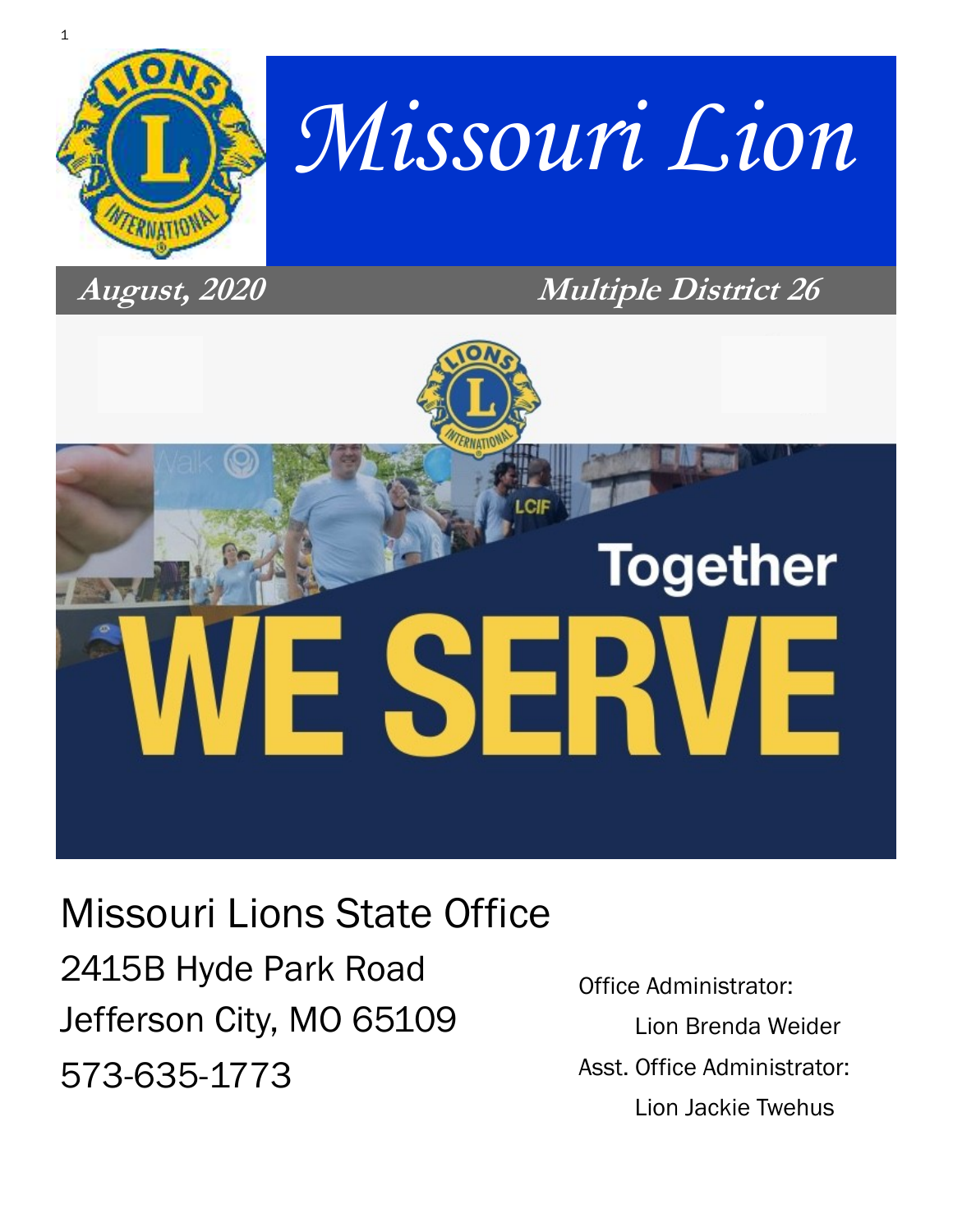

# **KidSight**

# *Creaning Presenting Presentance*

KidSight is a 501(c)(3) nonprofit organization that provides free vision screenings for children. The program was founded in St. Louis, Missouri in 1995 with a handful of volunteers screening a few hundred children a year. Today, KidSight's program has grown to screen the vision of more than 67,000 kids throughout Missouri each year with the help of trained staff and volunteers operating across the state.

# Why Screen Children's Vision?

Because as much as 80 percent of learning in early childhood occurs through the eyes, healthy vision is important for children's early development. KidSight's screenings detect vision problems early and the program helps parents get their children treatment before it's too late to avoid the permanent vision loss that can result from some eye conditions. By ensuring kids have healthy vision, we can prevent what could be a lifetime of vision loss and help children be ready to learn in school.

# How do Screenings Work?

Using a photoscreening device, trained technicians take a picture of a child's eyes and instantly analyze the results to determine if the child is at risk for a vision problem. At-risk children are referred to visit an eye doctor, and KidSight staff provide individual, comprehensive, follow-up to connect parents with resources necessary to get their children the care they need.

# The impact of a KidSight screening.

KidSight has provided vision screenings for Missouri children for over 25 years. Last year alone, KidSight staff and volunteers screened 67,025 childrenin 108 counties – identifying almost 4,500 children with potential issues that needed further examination. Many of these children, like Lexi, would go without needed vision care until they are much older simply because they do not know there is an issue. Lexi's mother said, "We would have never expected an issue with Lexi's vision. Her dominant eye is doing all the work, so she expresses no difficulties with seeing. By the time she would have been tested for the first time, her vision would be far worse."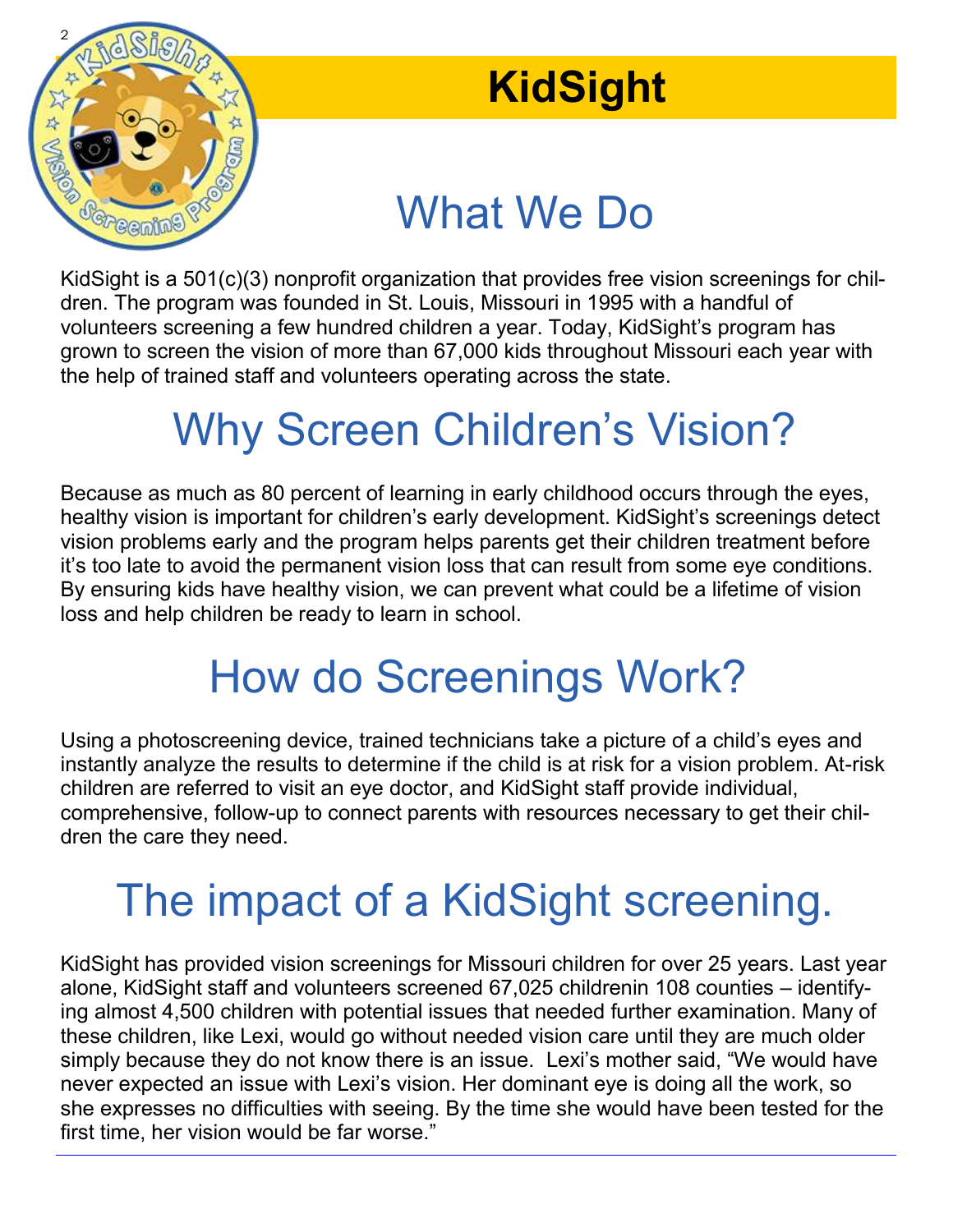# **Changing Lives in Just a Few Seconds: Lexi's Story**



#### Five seconds is all it took to change Lexi's life and save her sight.

Lexi is a vibrant and energetic preschooler who loves reading, doing puzzles and playing outside. In 2019, Lexi, then two years old, received a free KidSight vision screening at her daycare. She was screened with a camera that can detect up to six risk factors that may lead to blindness in children or impaired vision development. In a non-intrusive span of five to eight seconds, the screening indicated that Lexi was farsighted in her left eye and at risk for refractive amblyopia.



Refractive amblyopia is considered to be the most common type of amblyopia. It develops when there is a large or unequal amount of refractive error between a child's eyes. This causes the brain to only learn how to see well from the "good" eye and it does not learn to see well out of the weaker eye. Refractive amblyopia often goes undetected because the child does not complain of blurry vision and the amblyopic eye does not look any different from the "good" eye. It takes a screening, like the one provided by KidSight, to alert the family that there is an issue. After receiving the screening results, Lexi's parents were in dis-

belief. She had never complained about her vision and they had never noticed any red flags. They took the KidSight packet to their pediatrician and were referred to a local ophthalmologist. The results from Lexi's full eye exam showed even more of a disparity than the initial screening. Since her vision disorder was caught early, her doctor decided to prescribe glasses to help her brain learn to use and strengthen vision in her left eye.

*Five seconds is all it took to change Lexi's life and YOU can help us change the lives of many more children. Make a donation today to support KidSight screenings in your community.*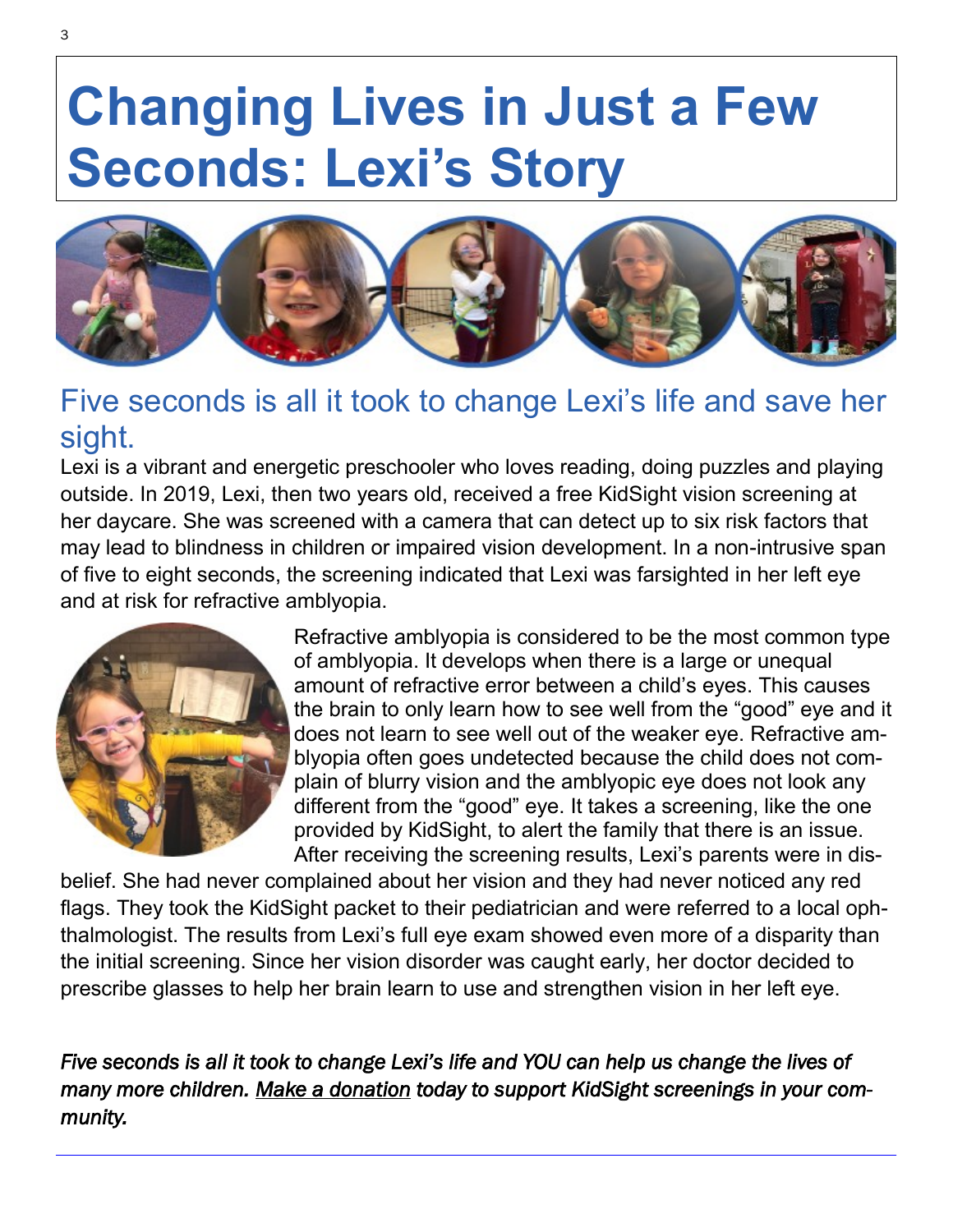# **World Services for the Blind**  The WSB Story



Blindness is no respecter of persons. It strikes without regard to race, religion, sex or nationality. In the United States, more than 25 million people age 18 and older are blind or have severe visual impairments that cause them to make adjustments in their careers and everyday living situations. The mission of World Services for the Blind (WSB) is to empower people who are blind or visually impaired in the United States and around the world to achieve sustainable independence.

WSB was founded by **Roy Kumpe** in 1947 to serve blind or visually impaired people who needed to learn independent living skills or job training skills tailored to the special requirements of their individual visual impairments. The goal of WSB then, and today, is to empower blind or visually impaired people to achieve sustainable independence through life skills,

career training and community access. Since its birth, WSB has served more than 16,000 people from all 50 states and 59 countries.

Through the years, WSB has gradually expanded its services to become the most comprehensive adult rehabilitation center in the world, offering:

- A complete personal adjustment program
- Nine vocational courses
- A vision rehabilitation clinic
- An assistive technology learning center
- Job placement assistance
- A college preparatory program

WSB is financed through gifts from both groups and individuals, by the tuition paid by state rehabilitation agencies that purchase training services from WSB for their clients, and through grants. Students participating in residential programs at WSB will live in dorms on the WSB campus. The campus is located on a full city block between 28th and 29th streets on Fair Park Boulevard in a residential area near the University of Arkansas at Little Rock. The campus is comprised of six two-story buildings surrounding a tree-shaded courtyard. On-campus housing is available for 51 people in our women's and men's dormitories and in two independent-living apartments. Students on our campus are provided 3 meals a day and are provided with a room and a shared bathroom. Cleaning supplies are provided and students will be taught how to keep rooms clean. Students have access to laundry facilities on campus. WSB staff will teach and aid individuals doing their laundry or cleaning rooms.

Students who stay on campus will learn strong time management skills and gain skills that will help them lead independent lives. All students take a financial literacy course and learn to exhibit good financial health. Students will also take part in workforce development (see the last section of each program for more details.) Students will be expected to dress professionally for classes. Students will also learn accountability and be expected to take responsibility for their actions in and out of the classroom. Whether you are a person who is blind or visually impaired, a professional worker in the blindness field, a Lions Club member or someone interested in blindness, we cordially invite you to visit our center and meet our professional and capable staff. We think you will find that WSB is committed to serving people who are blind or visually impaired from all around the world, and that you will agree with Helen Keller that, "Alone, we can do so little. Together, we can do so much."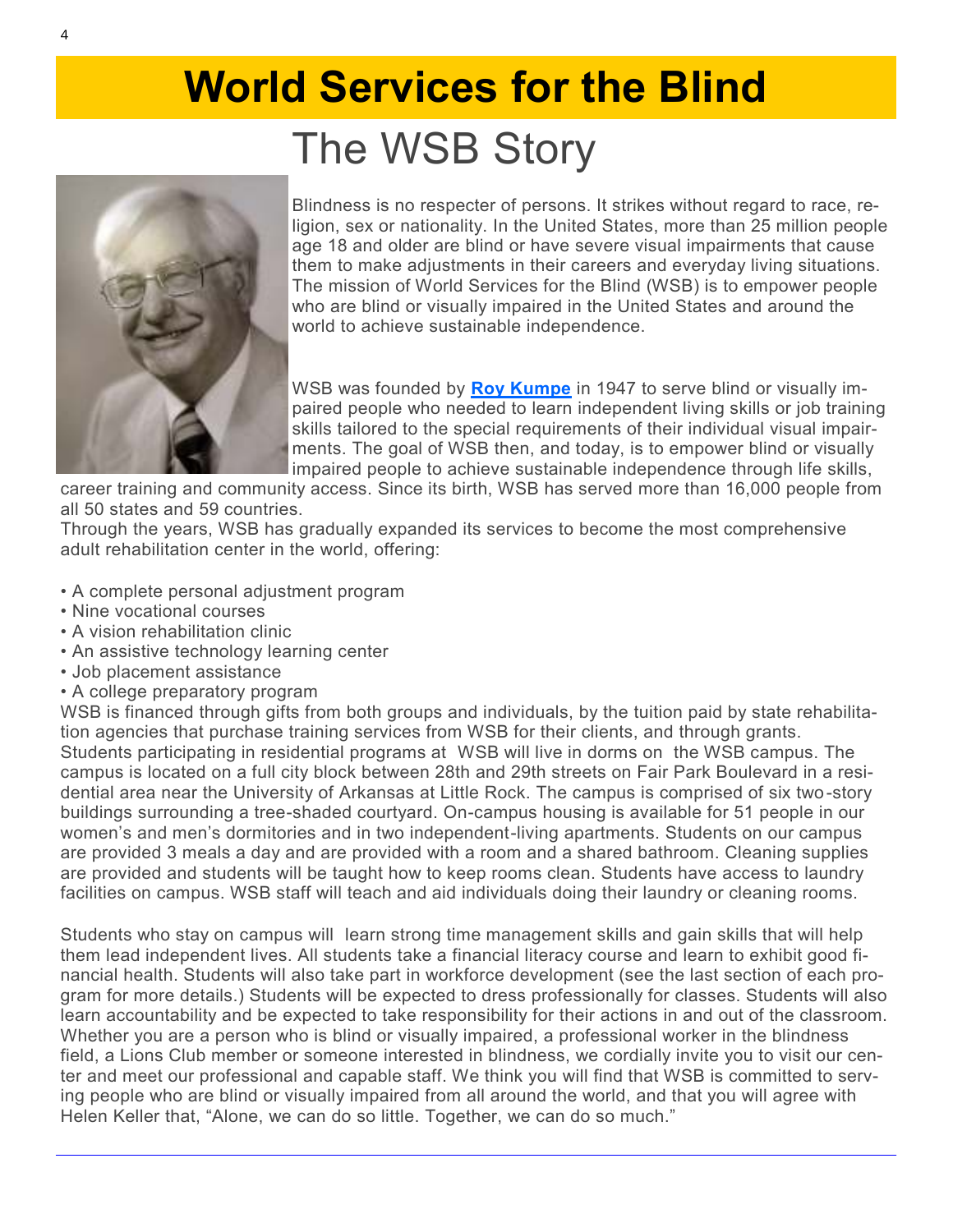# **The WSB Story Cont'.**

World Services for the Blind provides equal employment and educational opportunities to all employees, applicants and potential clients without regard to race, color, religion, gender, sexual orientation, gender identity or expression, national origin, age, disability, genetic information, marital status, amnesty, or status as a covered veteran in accordance with applicable federal, state and local laws. This policy applies to all terms and conditions of employment and client enrollment, including, but not limited to, hiring, placement, promotion, termination, layoff, recall, transfer, leaves of absence, compensation, and training.

*World Services for the Blind expressly prohibits any form of unlawful employee or client harassment based on race, color, religion, gender, sexual orientation, gender identity or expression, national origin, age, genetic information, disability, or veteran status. Improper interference with the ability of World Services for the Blind's employees to perform their expected job duties is absolutely not tolerated.*



# SUPPORT WSB

The mission of World Services for the Blind is to empower people who are blind or visually impaired in the United States and around the world to achieve sustainable independence. We help individuals reach their goals through life skills and career training. Although each client's

tuition and fees are covered by their states, WSB relies on financial contributions for almost everything else, from computers and other classroom technology to furnishings and appliances for dorms.

#### There are many ways to donate to World Services for the Blind.

 **GIVING** — Giving to World Services for the Blind is one of the easiest ways to contribute to the success of WSB.

WISH LIST — WSB has a wish list where you can buy items directly from Amazon to help provide our clients with everything they need to succeed!

CAPITAL CAMPAIGN FOR CAMPUS IMPROVEMENTS — World Services for the Blind is in the midst of a Capital Campaign for Campus Improvements! This campaign will help replace heating/cooling systems, install technology for distance learning, re place windows and weatherproof buildings, replace electrical for code compliance, install lighting upgrades, and ensure all buildings are ADA compliant.

VOLUNTEER — From Drivers to running guides, WSB is always in need of volunteers. If you are interested in volunteering your time or talents be sure to visit our Volunteers page .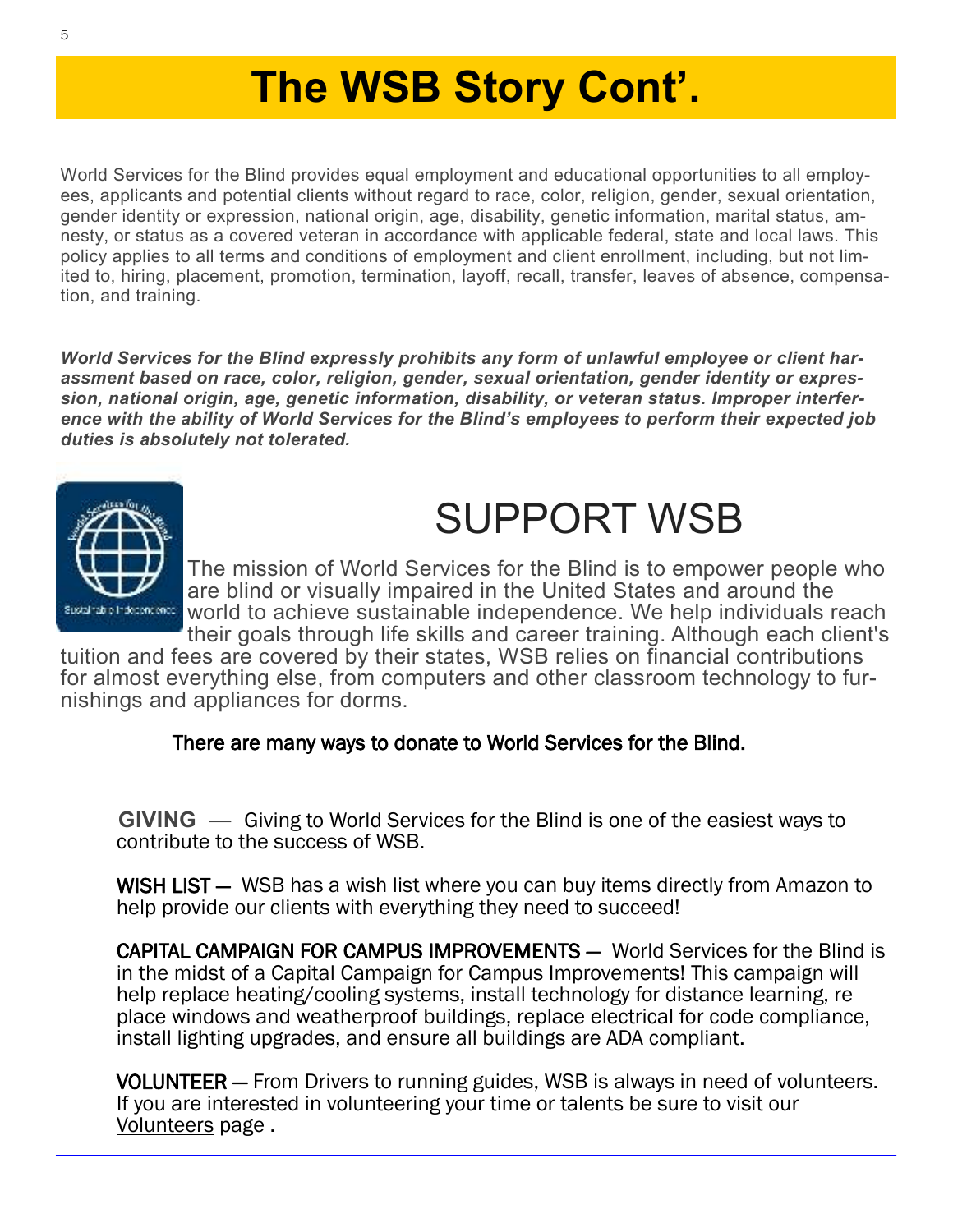#### **A message from District M2 Governor, Sandy Marshall**

Greetings from M2!

I am honored to be serving my District as Governor this year. And I am very proud of our Clubs and everything they are doing to stay connected and relevant during the Covid-19 outbreak. We are practically being forced to explore "A 20/20 Vision of Service "—my theme for this year. Who would have imagined what this year would be like when I chose this slogan two years ago.

Elsewhere in this issue you will find articles on one of our annual service projects (the Eye Wrap) and one new project (the Hunger project) in response to the pandemic. Both were well received and safely involved Lions from many Clubs. We can't wait for the time when we will all be back together for even more service opportunities.

I don't have a crystal ball to predict the future but I know the Lions of Missouri will continue to serve in our communities and beyond even under these difficult circumstances.

#### DG Sandee Marshall

"A 20/20 Vision of Service"

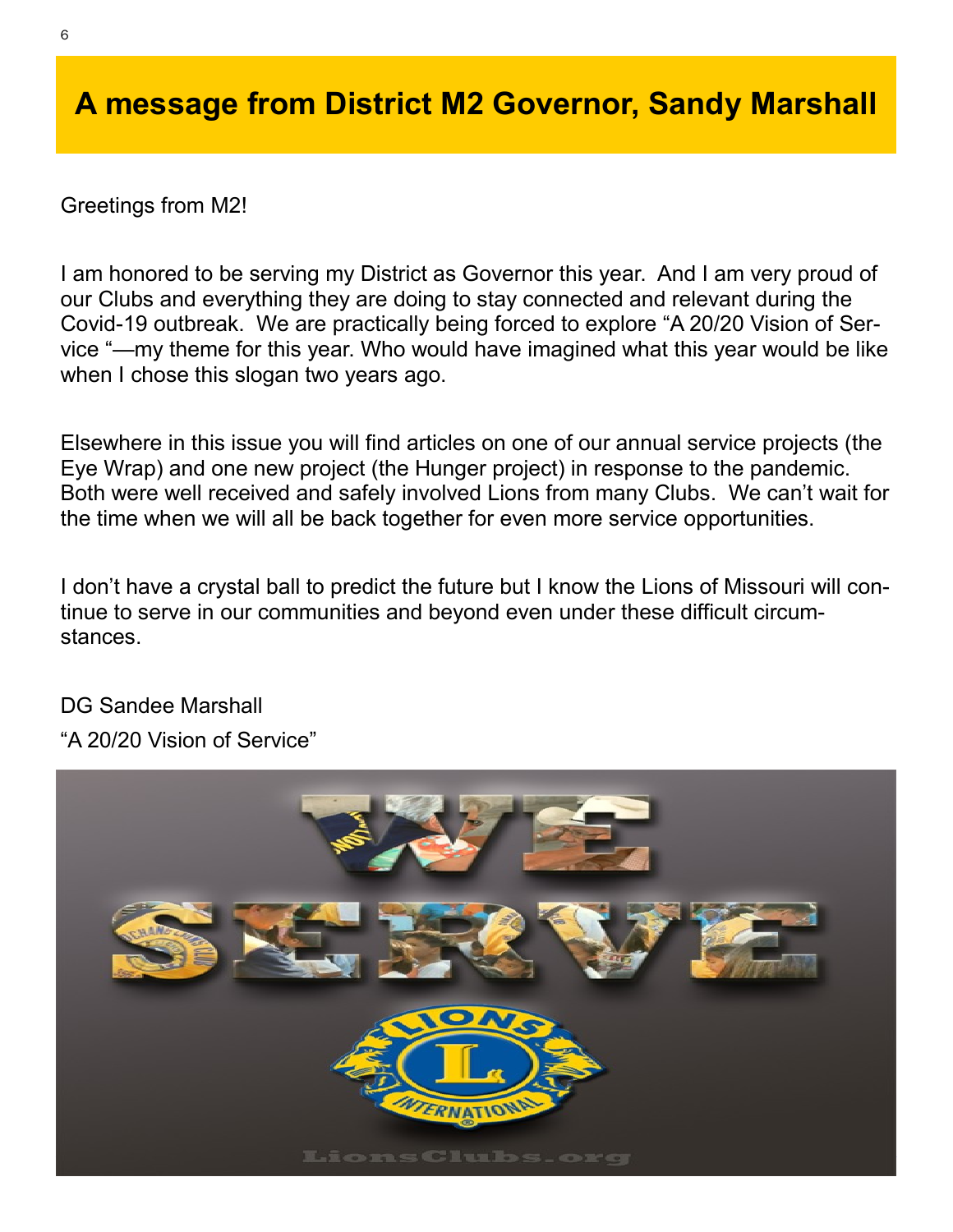## District 26-M4 Lions Eye Wrap



### DISTRICT 26-M2 HOLDS EYE WRAP

District 26-M2 held their annual eye wrap on Saturday, July 27, at the House Springs Lions Club. There were 27 Lions helping to sort the glasses. These volunteers represented 15 different clubs.

The amount of glasses collected was approximately 32,000 pairs. These glasses were sorted into approximately 100 boxes. The glasses will be transported to the Lions recycling center in Jefferson City by Lions Elmer & Janet Weinrich.

We thank all the clubs within the district who help collect used eye glasses. We couldn't do this without you.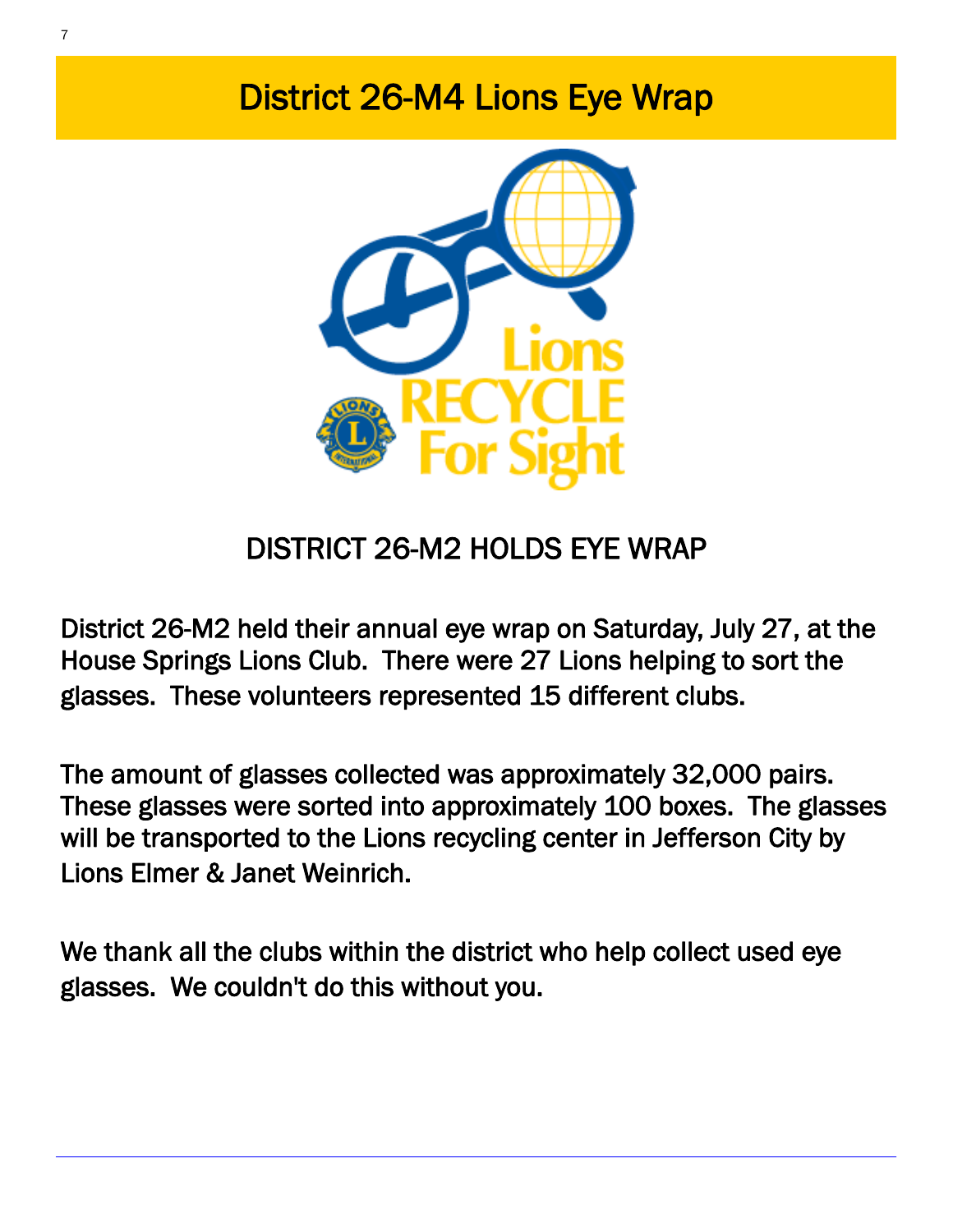**District 26-M4 Covid-19 Food Drive** 



#### DISTRICT 26-M2 COVID-19 FOOD DRIVE SERVICE PROJECT

During the month of June, District 26-M2 held a food drive to collect items for those in need. We knew there was a real need both now and in the months to come. Some of our food pantries were struggling with empty shelves. We felt the need to serve them. We had clubs join our project and others that did their own projects.

Here are the combined stats: Clubs Participating - 13 Amount Raised - approx. \$8,000 Food Pantries Served - 14 Number of Individual Items Donated - approx. 10,000







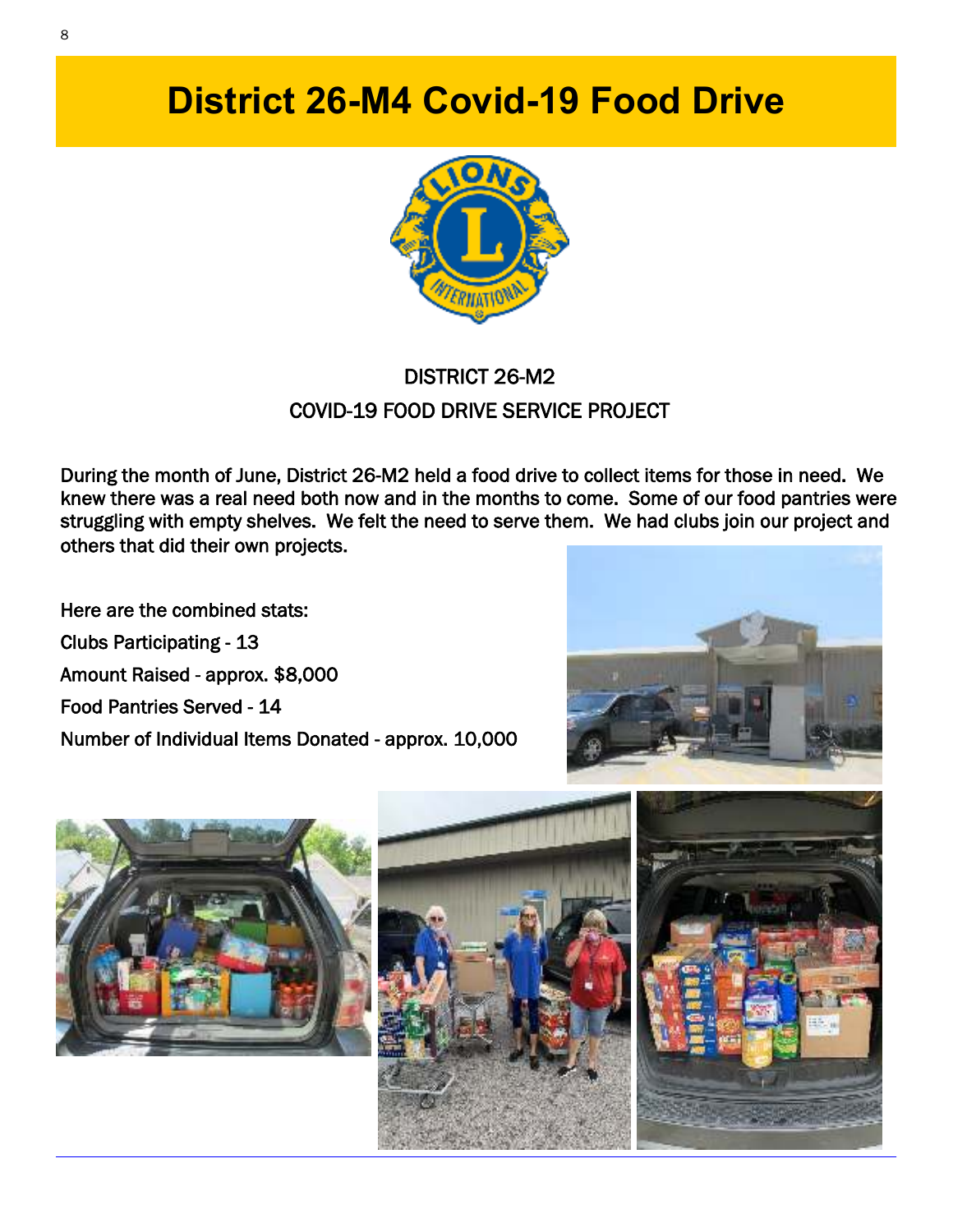## **Harvester Lions Celebrate 50 Years of Service**



# **HARVESTER LIONS CELEBRATING 50 YEARS OF SERVICE**

Harvester Lions Hall 4835 Central School Road St. Charles, Mo. 63304

636.447.7312

### Save the date November 14, 2020

#### Guest Speaker PID Nick Xinopoulos

Watch for further detail: Lion Don Noland dbnoland@aol.com 636.697.6435

Lion Scott Keller sdk911@msn.com 314.249.5622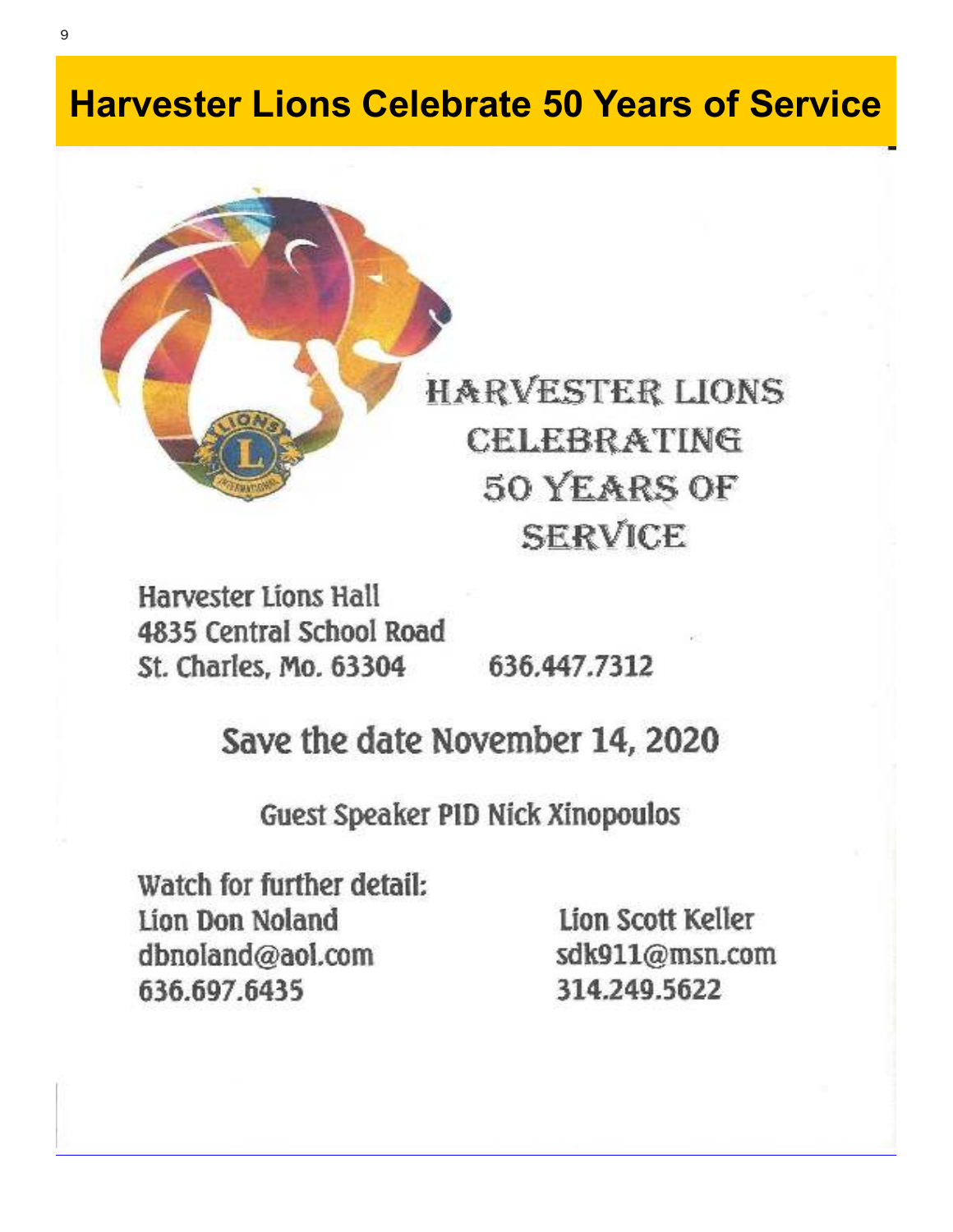## **Leader Dogs for the Blind Bus Trip**



We Regret to announce the CANCELLATION of our bus trip to experience the magic

## LeaderDogs for the Blind!



Oue to the continuing impact of the COVID-19 Pandemic, we iwere forced to make the decision to cancel our September Bus Trip to Leaderdogs for the Blind. The LeaderDog campus remains closed to visitors at this time. Their focus remains on providing clients with opportunities to enhance their mobility and independence. To this end, classes have resumed.

The safety of everyone involved, staff, clients and our very own iMissouri Lions and guests is paramount. Please continue to support Leaderdogs for the Blind. Your contributions are very greatly appreciated! Lion Phyllis Krebs 1VDG 26M6

We will try again next year. Be safe!

417-988-5330

leaderpupsinmo@gmall.com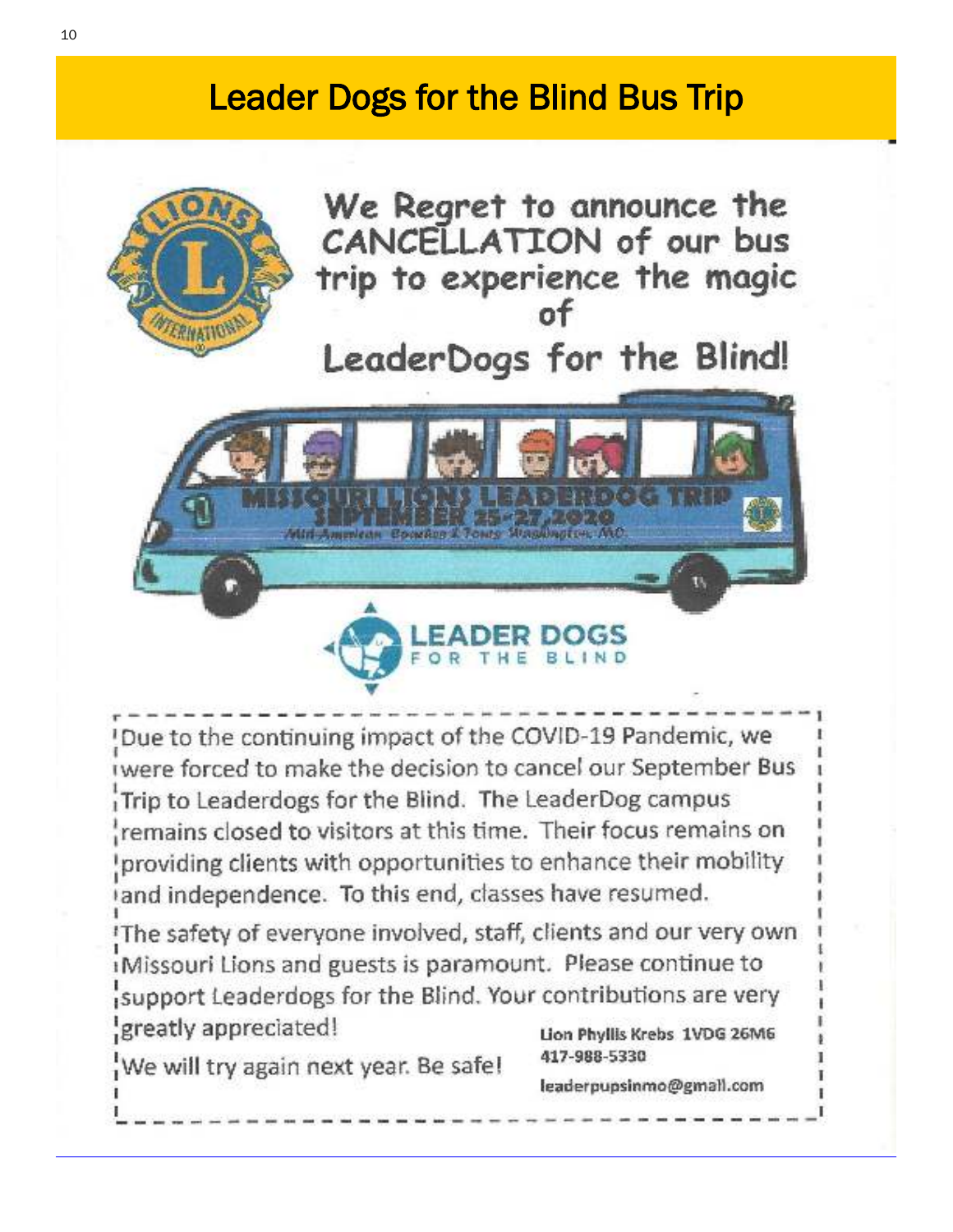## THE LEADER DOG DIFFERENCE

**EADER DOGS** 

## Like the dogs we train, our goal is to be a leader.

Dedicated donor support makes these initiatives possible and allows us to provide our programs at no cost to our clients.

#### We Innovate

We don't wait for someone else to try it. When we see a need, we address it.

- First dedicated guide dog training program for people who are Deaf-Blind.
- First guide dog organization to provide a free GPS device and training
- First guide dog organization to provide an accelerated program to teach orientation & mobility.
- $\bullet$  First summer camp for teens to incorporate  $\bullet$ teaching leadership skills, orientation & mobility skills and self-advocacy.

#### We Improve

We believe that just because something works doesn't mean we can't do it better.

- Modernize housing and training facilities for our clients and our canines.
- Dual-train dogs for people who are Deaf-Blind to guide and to respond to specific environmental auditory cues,
- Incorporate the most effective, up-to-date ways to train our dogs, including positive reinforcement methods.
- Team up with assistive technology providers to improve technology for people who are blind.

#### We Listen

Our services aren't "one size fits all." We provide delivery models to meet our clients.

- Customized services for clients who cannot leave work or family for an extended period of time.
- Urban guide dog training for clients who live, work or travel in big city environments.
- Warm weather training during the winter for clients who live in temperate climates.
- On-campus follow-up services for college students who recently received their first Leader Dog,.

#### We Collaborate

Working with others lets us achieve things we couldn't do on our own and opens the door for more creative solutions.

- Team up with guide dog organizations in Spain, Mexico and Brazil to provide training and follow-up services.
- Partner with agencies and universities to fulfill needs in the blind rehabilitation community.
- Share knowledge and metrics through the International Guide Dog Federation and U.S. Council of Dog Guide Schools.
- Work with correctional facilities to raise puppies in prisons.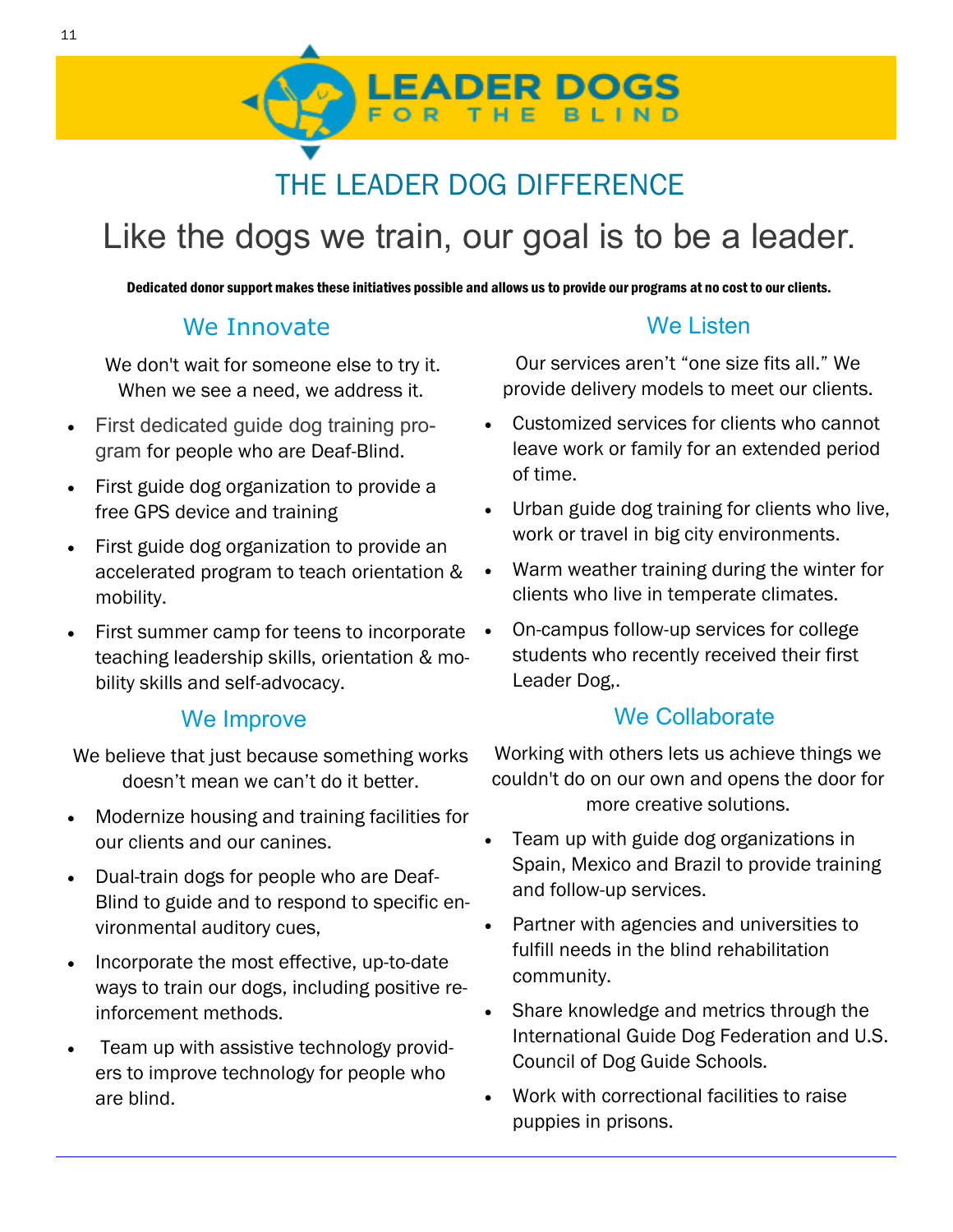## **Mid South Sight and Hearing**



In 1942, a group of Lions Club members from Memphis, with the cooperation of local ophthalmologists and hospitals, formed an organization whose sole purpose was to provide help to needy people in mid-America who had sight deficiencies. This group was known as the Mid-South Sight Conservation Association.

Since that time, the organization has grown to become the Mid-South Lions Sight And Hearing Service. As a federally registered not for profit organization, our main service areas include the states of Arkansas, Mississippi, Missouri and Tennessee. Our main sight clinic is located in the Hamilton Eye Institute in Memphis and our hearing clinic is located in the Methodist Hospital Central in Memphis. Our other sight facilities in Memphis include: Le Bonheur Children's Medi-

cal Center, Charles Retina Clinic, and Thomas Ocular Prosthetics . The Lions have also made agreements with facilities to create satellite clinics in Rogers, Arkansas; Hot Springs, Arkansas; Mountain Home, Arkansas; Rolla, Missouri; Jackson, Mississippi; Columbus, Mississippi; and Ocean Springs, Mississippi.

With collaborations with area medical professionals who donate their professional services, the University of Tennessee Ophthalmology's resident program, Methodist LeBonheur Healthcare and our other medical facilities and the Lions of the four state area, Mid-South Lions is able to provide about five dollars in service for each dollar spent on patient care.

As in 1942, Mid-South Lions does not accept government funding. Most of our financing comes from Lions Clubs, Foundations and Corporate Partners, Individuals and Special Events.

And to this day, Mid-South Lions Sight And Hearing Service provides all of its services at NO CHARGE to the patient. Participating Lions Clubs provide transportation and eyeglasses. All other charges are provided by Mid-South Lions Sight and Hearing Service.

**Mid-South Lions Sight and Hearing Service relies on the support, donations, and volunteer efforts of individuals, businesses, and Lions Clubs across the four state area. We offer a variety of ways for people to get involved and feel we have something to fit every person who wants to help, regardless of how much or little time or money they may have. Those wishing to support Mid-South Lions have many choices to consider, including:**

- **Donating Online NOW!**
- **Becoming a Booster Club Member**
- **Becoming a CHAMPION Booster Club Member**
- **Volunteering in our Memphis Surgery Center**
- **Volunteering to work on a special event**
- **Making a Memorial or Honorarium Donation**
- **Participating in one of our on-going fundraising campaigns**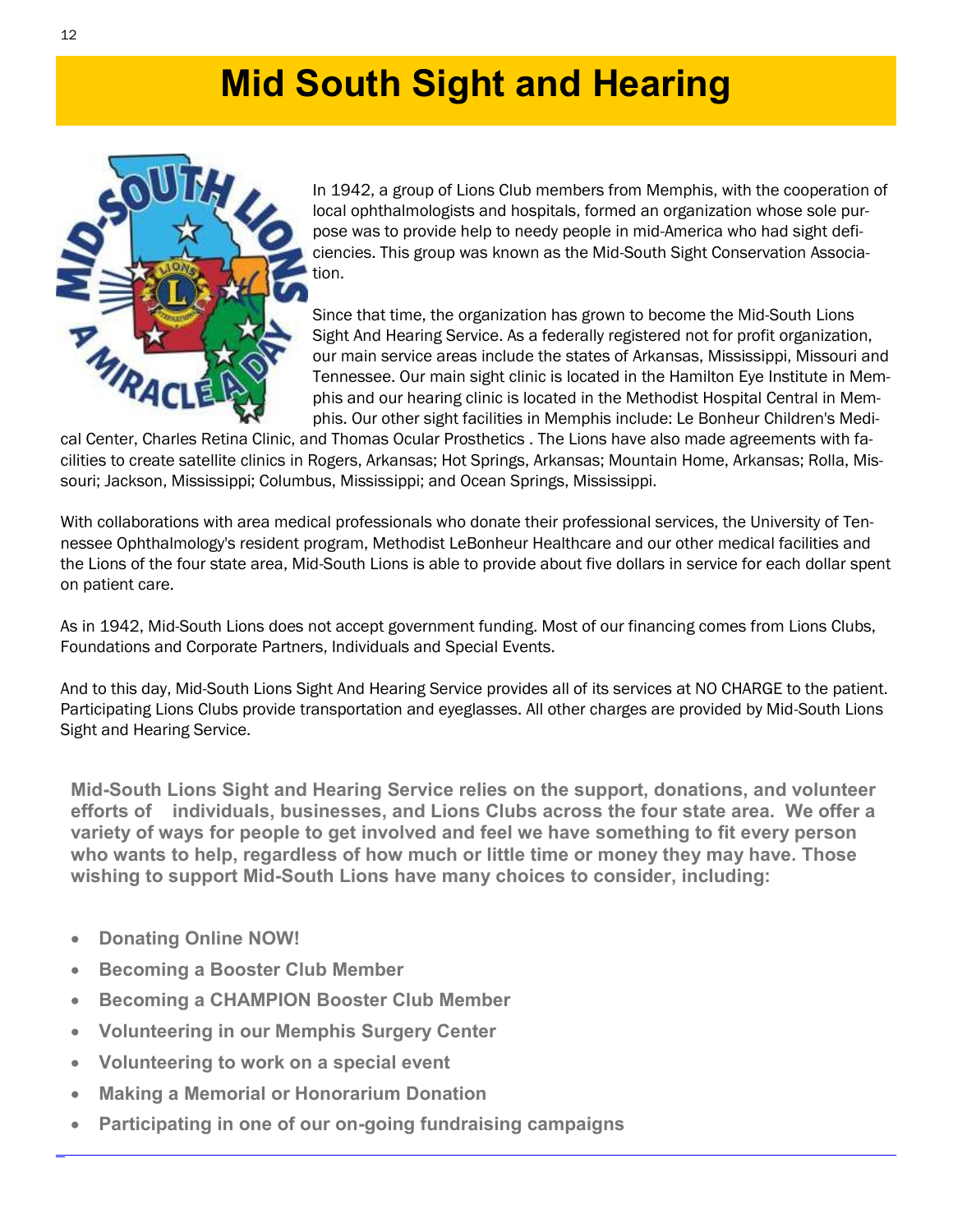#### **Welcome VCC Scott Sattler to the Saving Sight Board**

## Together, we change lives by saving sight.



prodrig-structure WeSaveSight **WINNERWASHIM** V McArdSsvingS.ols



The Missouri Lions have given their volunteer and financial support to our programs since 1960. Because of your support, we are able to change more lives. by saving sight each and every day! At the June board meeting, Saving Sight welcomed VCC Soot! Sattler as a new buard member and thanked outgoing board members Dr. Michael Korenfeld and PCC Well Hamer.

#### Saving Sight Thanks Outgoing Board Members and Welcomes VCC Scott Sattler

Saving Sight is pleased to welcome VCC Scott Sattler to its Board of Directors for the 2020-2021 fiscal year (July 1 - June 30). CC George Winkeler will remain on the Board as he was elected to serve as Council. Chair for the opcoming year.

Board members are key to the organization's success. They actively participate in long range planning and monitor the organization's linancial health and overall performance. As highly visible members of their communities, the board members also enhance Saving Sight's public standing by sharing the mission, accomplishments, and goals with Lions clubs, the general public, and other partner organizations. As Lion board members, these individuals also keep their districts informed about Saving Sight.

"We are able to change more lives by saving sight due to our board members engagement, leadership, support and oversight," said Tony Bavuso, chief executive officer.

In addition to welcoming new members to the board, Saving Sight also expressed gratitude to two individuals who retired from the board of directors in June 2020. "We were honored to have Dr. Michael Korenfeld and PCC Lion Walt Hamer serve on our board," Bavuso said. "On behalf of the staff and the recipients of our programs, I thank them for their valuable service and wish them all the best."

#### The current Saving Sight Board is as follows:

President: Lion Pat Martchink, MD-26 M2 Vice President: PCC Larry Boettcher, MD-26 M4 Treasurer: Lion Mike Oldelehr, MD 26 M7 Secretary: Lion Cassidy Obermark, OD, MD-26 M1 VCC Scott Sattler, MD-26 CC George Winkeler, MD-26 Lion Al Dohmen, MD-26 M6 PDG Pat Scott, MD-26 MS PDG Rover Tiemann, MD-26 M3 Hon. Jeff Schaeperkoetter, Community Member

To give online, visit saving sight.org/give. Donations can also be mailed by check to our Kansas City office at 10560 N. Ambassador Dr., Suile 210, Kansas City, MO 64153. Thank you for helping us belping us change lives by saving sight!